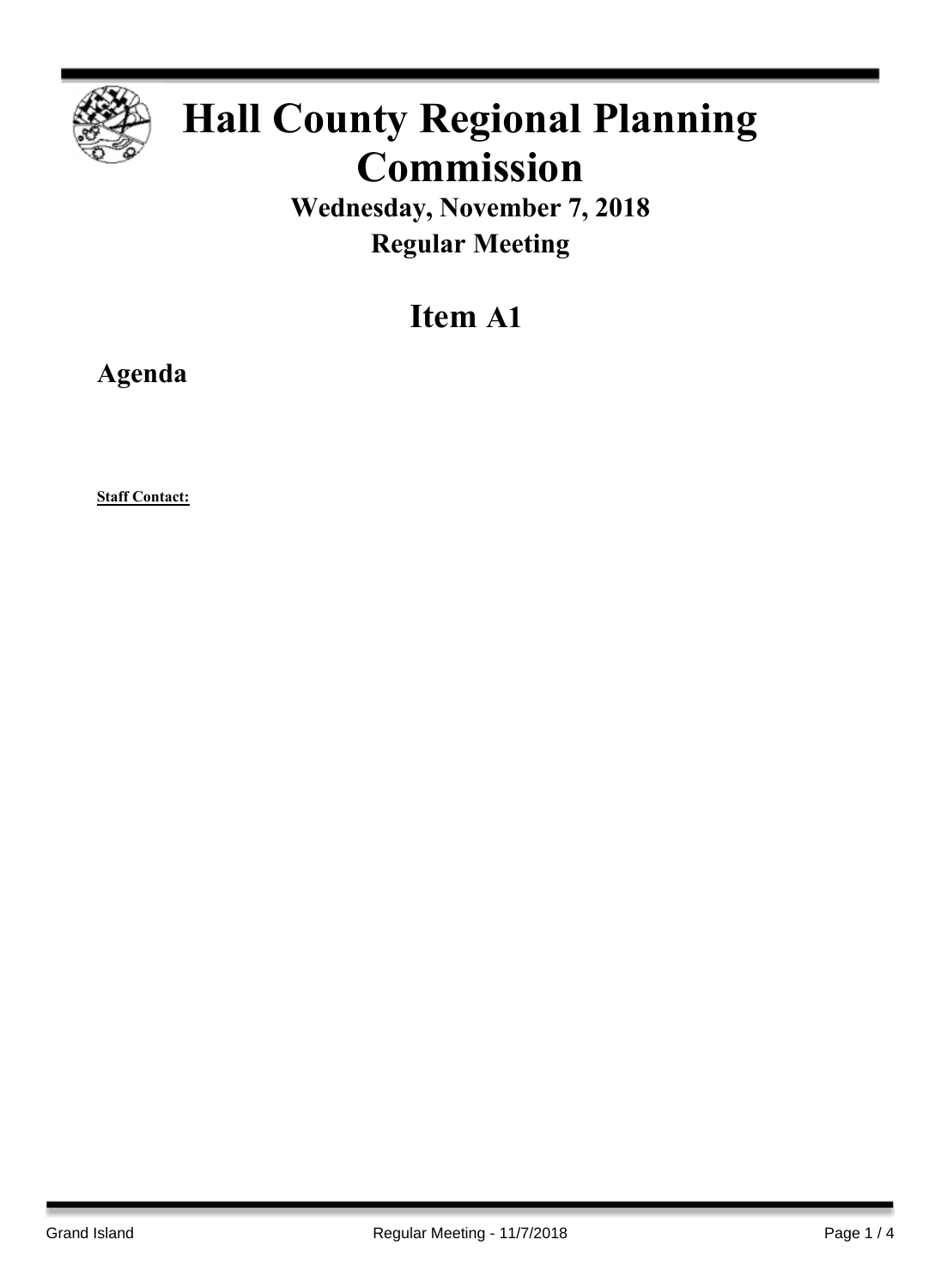

THE REGIONAL PLANNING COMMISSION of Hall County, Grand Island, Wood River and the Villages of Alda, Cairo and Doniphan, Nebraska

#### **AGENDA AND NOTICE OF MEETING** Wednesday, November 7, 2018 6:00 p.m. **City Hall Council Chambers - Grand Island**

1. Call to Order - This is a public meeting subject to the open meetings laws of the State of Nebraska. The requirements for an open meeting are posted on the wall in this room and anyone who would like to find out what those are is welcome to read through them.

The Planning Commission may vote to go into Closed Session on any Agenda Item as allowed by State Law.

The Commission will discuss and may take action on any item listed on this agenda.

The order of items on the agenda may be reorganized by the Chair to facilitate the flow of the meeting to better accommodate the public.

- 2. Minutes of the October 5, 2018.
- 3. Request Time to Speak.
- 4. Public Hearing Annexation of land proposed for annexation identified as Tracts 1 and 2 located wholly or partially within Sections 23, 24, 25, and 26, Township 10 N, Range 12, West of the 6<sup>th</sup> P.M. in Hall County, Nebraska wholly or partially within Section 19 and 30, Township 10 N, Range 11, West of the 6<sup>th</sup> P.M. in Hall County, Nebraska. (C-04-2019WR)
- 5. Public Hearing Concerning the Readoption of the Wood River Zoning Map and Extension of Extraterritorial Jurisdiction. Public Hearing to re-adopt the City of Wood River Zoning Map, with proposed changes as produced using the Hall County Geographic Information System. (C-05-2019WR)

# **Consent Agenda:**

- 6. Final Plat Front Porch Subdivision Grand Island-Located north of U.S. Highway 30 and west of Willow Street Capital Avenue and west of Webb Road in Grand Island, Nebraska. (1 lots, 0.55 acres). This property is zoned M2 Heavy Manufacturing.
- 7. Final Plat Rowe Second Subdivision an Addition to the City Grand Island-Located west of Engleman Road north of U.S. Highway 30 adjacent to Grand Island, Nebraska. (1 lot, 3.1922 acres). This property is zoned LLR Large Lot Residential and is a part of the East Half (E1/2) Northeast Quarter (NE1/4) of Section Twenty-seven (27), Township Eleven (11) north,

Phone (308) 385-5240

P.O. BOX 1968 - CITY HALL GRAND ISLAND, NEBRASKA 68802-1968 Fax (308) 385-5423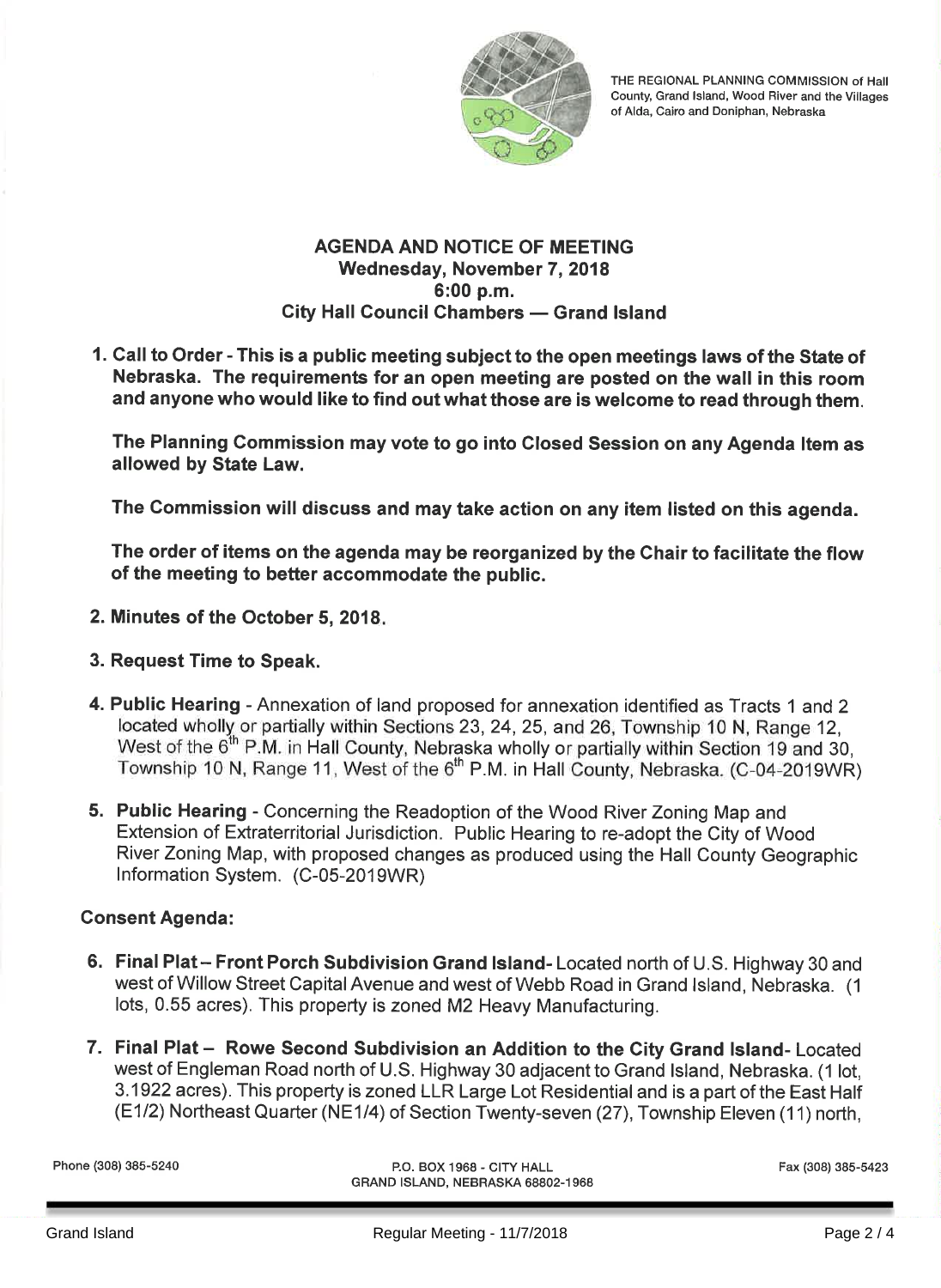Range Ten (10) west of the 6<sup>th</sup> P.M., Hall County, Nebraska.

- 8. Final Plat The Village Fifth Subdivision located south of Woodland Drive and west of Ramada Rd., in the City of Grand Island, in Hall County, Nebraska. Consisting of 9.07 acres and (26 Lots)
- 9. Election of Officers Election of the Chair, Vice-Chair and Secretary for the 2019 year.

## 10. Directors Report

11. Next Meeting December 5, 2018.

#### 12. Adjourn.

PLEASE NOTE: This meeting is open to the public, and a current agenda is on file at the office of the Regional Planning Commission, located on the second floor of City Hall in Grand Island, Nebraska.